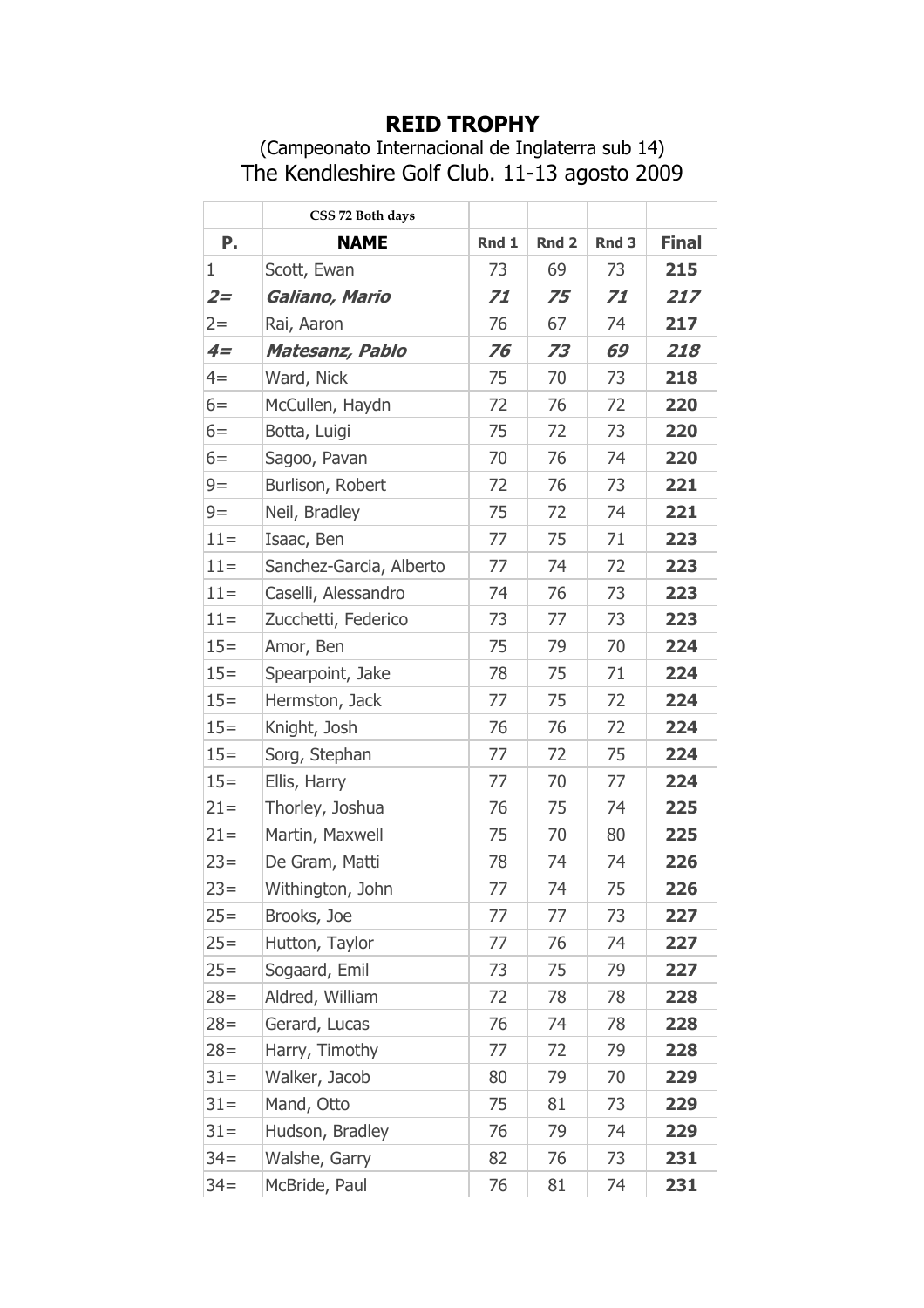| $34 =$ | Massey, Cameron          | 78 | 76 | 77 | 231 |
|--------|--------------------------|----|----|----|-----|
| $34 =$ | Turner, Ashton           | 74 | 78 | 79 | 231 |
| $34 =$ | Daoust, Gary             | 78 | 74 | 79 | 231 |
| $34 =$ | George, Lewis            | 80 | 75 | 77 | 232 |
| $34 =$ | Warne, Conor             | 79 | 74 | 79 | 232 |
| $34 =$ | Smith, Jordan            | 77 | 76 | 79 | 232 |
| $42 =$ | Wells, Matthew           | 75 | 83 | 75 | 233 |
| $42 =$ | Beltran, Mario           | 84 | 74 | 75 | 233 |
| $42 =$ | Salter, Robert           | 75 | 83 | 75 | 233 |
| $42 =$ | Parmar, Jevann           | 75 | 78 | 80 | 233 |
| 46     | Lawrence, Rhys           | 79 | 75 | 81 | 235 |
| $47=$  | Cowper, Joe              | 77 | 83 | 76 | 236 |
| $47=$  | Spalding, Daanyal        | 81 | 76 | 79 | 236 |
| $47=$  | Price, Alex              | 82 | 75 | 79 | 236 |
| $50=$  | Bugden, Billy Joe        | 78 | 81 | 78 | 237 |
| $50=$  | Rua Lago, Ricardo        | 74 | 82 | 81 | 237 |
| $50=$  | Thomas, Robbie           | 77 | 79 | 81 | 237 |
| $53=$  | Hood, Gregg              | 85 | 76 | 77 | 238 |
| $53=$  | Turner, Jack             | 76 | 82 | 80 | 238 |
| $53=$  | Porter, Mark             | 75 | 80 | 83 | 238 |
| $53=$  | Bowden, Euan             | 78 | 75 | 85 | 238 |
| $57 =$ | Gambier, Thomas          | 79 | 86 | 74 | 239 |
| $57 =$ | Marin Santander, Enrique | 81 | 82 | 76 | 239 |
| $57 =$ | Hill, Calum              | 82 | 80 | 77 | 239 |
| $57 =$ | Kerr, Willem             | 82 | 78 | 79 | 239 |
| $57=$  | Nolten, Niklas           | 81 | 77 | 81 | 239 |
| $57 =$ | Woan, Harrison           | 82 | 74 | 83 | 239 |
| $57 =$ | Bryan, Scott             | 78 | 78 | 83 | 239 |
| $64=$  | Green, Jason             | 78 | 84 | 78 | 240 |
| $64=$  | Shuttleworth, Ryan       | 80 | 81 | 79 | 240 |
| $64=$  | Di Carlofelice, Matteo   | 79 | 82 | 79 | 240 |
| $64 =$ | Duval, Alex              | 79 | 81 | 80 | 240 |
| $64=$  | Butterworth, Tom         | 80 | 79 | 81 | 240 |
| $64=$  | Evans, Christopher       | 77 | 80 | 83 | 240 |
| $64=$  | Prosch, Markus           | 83 | 70 | 87 | 240 |
| $71 =$ | Montoya Lopez, Luis      | 85 | 80 | 76 | 241 |
| $71 =$ | Singh Brar, Jack         | 81 | 80 | 80 | 241 |
| $71 =$ | McGeorge, Anthony        | 80 | 80 | 81 | 241 |
| $74 =$ | Money, Joshua            | 84 | 81 | 77 | 242 |
| $74 =$ | Hague, Joseph            | 84 | 81 | 77 | 242 |